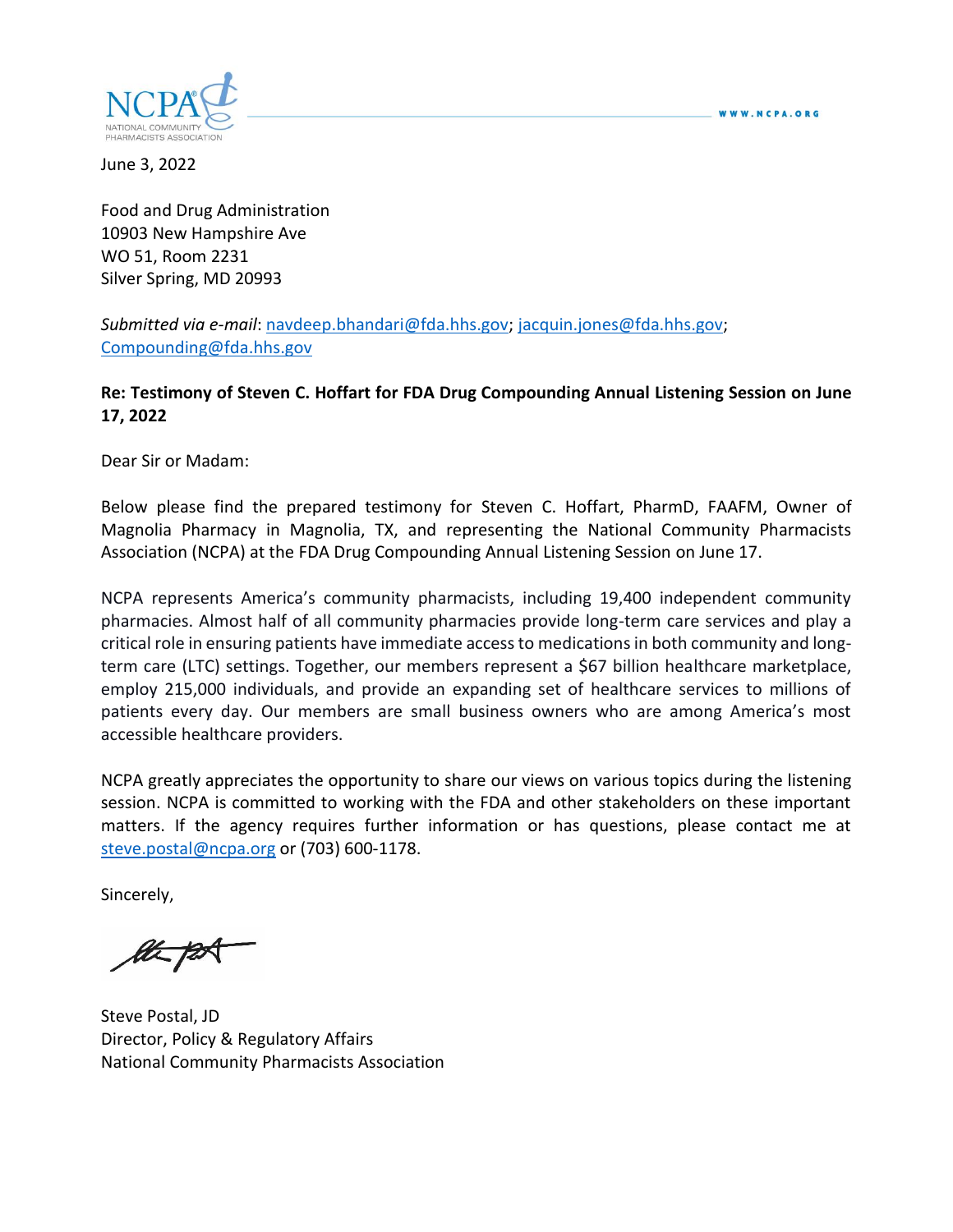Feedback on FDA Listening Session – June 17, 2022 June 17, 2022 Page 2

## **Statement of Steven C. Hoffart, PharmD, FAAFM Owner of Magnolia Pharmacy in Magnolia, TX Representing the National Community Pharmacists Association (NCPA)**

Good morning. My name is Steven Hoffart, and I am the owner of Magnolia Pharmacy in Magnolia, TX, representing the National Community Pharmacists Association, or NCPA. NCPA appreciates the opportunity to share our comments and perspectives as we continue to work with FDA on issues in drug compounding.

We have several concerns that we would like to address. This statement is an abridged version of a longer statement for the record submitted by NCPA ahead of this session.

### 1. Concerns with GFI #256

First, NCPA reiterates concerns with GFI #256, finalized by FDA in April.<sup>1</sup> NCPA continues to request FDA withdraw GFI #256.

Federal law is silent on compounding for animals from active pharmaceutical ingredients (APIs). It remains incongruent to have federal law say you can compound with APIs for humans, but have FDA interpretation that would disallow this for animals except in limited circumstances.

Furthermore, FDA's stated logic that compounding from APIs for animals is not in federal law, and is thus illegal, creates a legal uncertainty for FDA's lists for veterinary office stock; these lists are also not grounded in any statutory authority.

Also, FDA's creation of a list of bulk drug substances for compounding office stock drugs for use in nonfood-producing animals has essentially created approved specific compounds with indications. This is inconsistent with FDA policy that compounds cannot have indications, as indications are only for approved drugs.

And lastly, compounders do not have the ability to assess inactive ingredients, as the package inserts for manufactured animal drug products do not disclose them. <sup>2</sup> Without this information, it is unreasonable for the FDA in their final GFI to require that compounded medication from bulk drug substances meet certain standards when this information is not available.

<sup>&</sup>lt;sup>1</sup> "#256: Compounding Animal Drugs from Bulk Drug Substances - Guidance for Industry," April 22, 2022. *Food and Drug Administration.* Available at: [https://www.fda.gov/media/132567/download.](https://www.fda.gov/media/132567/download)

 $2$  One example is Vetmedin. While the package insert discusses the active ingredient it does not disclose the inactive ingredients. See: [https://www.bi-](https://nam10.safelinks.protection.outlook.com/?url=https%3A%2F%2Fwww.bi-vetmedica.com%2Fsites%2Fdefault%2Ffiles%2Fdam%2Finternet%2Fah%2Fvetmedica%2Fcom_EN%2Fproduct_files%2Fvetmedin%2Fvetmedin_label.pdf&data=05%7C01%7Csteve.postal%40ncpa.org%7C7fe7391822ab491ea0a408da458c500d%7Cb77cba5b4b54454ab17c067a46f21ebb%7C0%7C0%7C637898766522126548%7CUnknown%7CTWFpbGZsb3d8eyJWIjoiMC4wLjAwMDAiLCJQIjoiV2luMzIiLCJBTiI6Ik1haWwiLCJXVCI6Mn0%3D%7C3000%7C%7C%7C&sdata=wm0bVnrEfT0C1CwUEjWu6TIlk5BUcEkS3l0p1k2DVgs%3D&reserved=0)

[vetmedica.com/sites/default/files/dam/internet/ah/vetmedica/com\\_EN/product\\_files/vetmedin/vetmedin\\_label.pdf.](https://nam10.safelinks.protection.outlook.com/?url=https%3A%2F%2Fwww.bi-vetmedica.com%2Fsites%2Fdefault%2Ffiles%2Fdam%2Finternet%2Fah%2Fvetmedica%2Fcom_EN%2Fproduct_files%2Fvetmedin%2Fvetmedin_label.pdf&data=05%7C01%7Csteve.postal%40ncpa.org%7C7fe7391822ab491ea0a408da458c500d%7Cb77cba5b4b54454ab17c067a46f21ebb%7C0%7C0%7C637898766522126548%7CUnknown%7CTWFpbGZsb3d8eyJWIjoiMC4wLjAwMDAiLCJQIjoiV2luMzIiLCJBTiI6Ik1haWwiLCJXVCI6Mn0%3D%7C3000%7C%7C%7C&sdata=wm0bVnrEfT0C1CwUEjWu6TIlk5BUcEkS3l0p1k2DVgs%3D&reserved=0) On the other hand, human drug products list all the ingredients including the inactive ingredients. See Section 11, the Description, here for example: [https://www.accessdata.fda.gov/drugsatfda\\_docs/label/2014/019777s064lbl.pdf.](https://nam10.safelinks.protection.outlook.com/?url=https%3A%2F%2Fwww.accessdata.fda.gov%2Fdrugsatfda_docs%2Flabel%2F2014%2F019777s064lbl.pdf&data=05%7C01%7Csteve.postal%40ncpa.org%7C7fe7391822ab491ea0a408da458c500d%7Cb77cba5b4b54454ab17c067a46f21ebb%7C0%7C0%7C637898766522126548%7CUnknown%7CTWFpbGZsb3d8eyJWIjoiMC4wLjAwMDAiLCJQIjoiV2luMzIiLCJBTiI6Ik1haWwiLCJXVCI6Mn0%3D%7C3000%7C%7C%7C&sdata=zYG9WeSgft3HWhUViqBpNJ2OzBsU2gxMttXiCAZIXRI%3D&reserved=0)